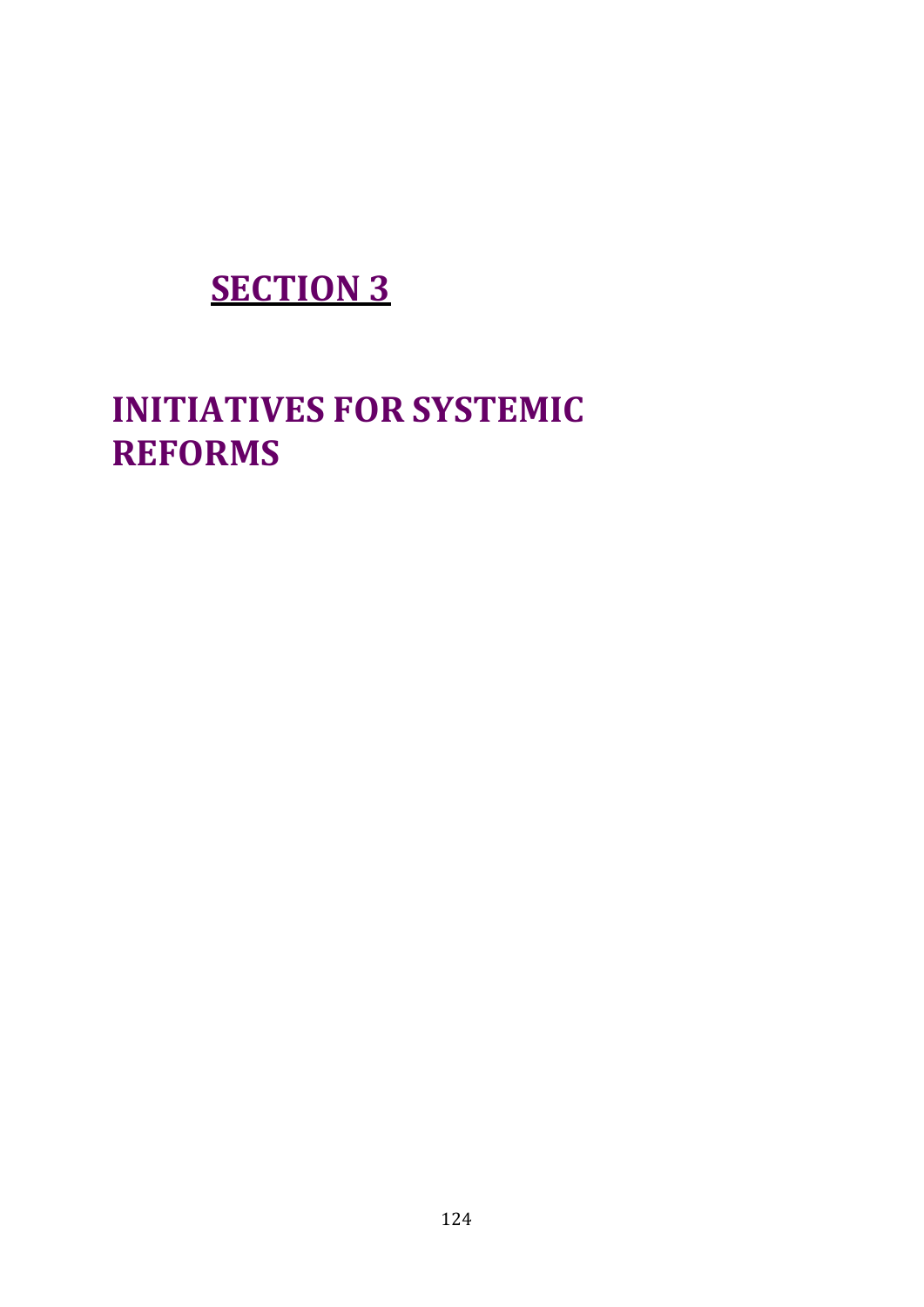**Chapter 10**

**Development Feedback by External Agency**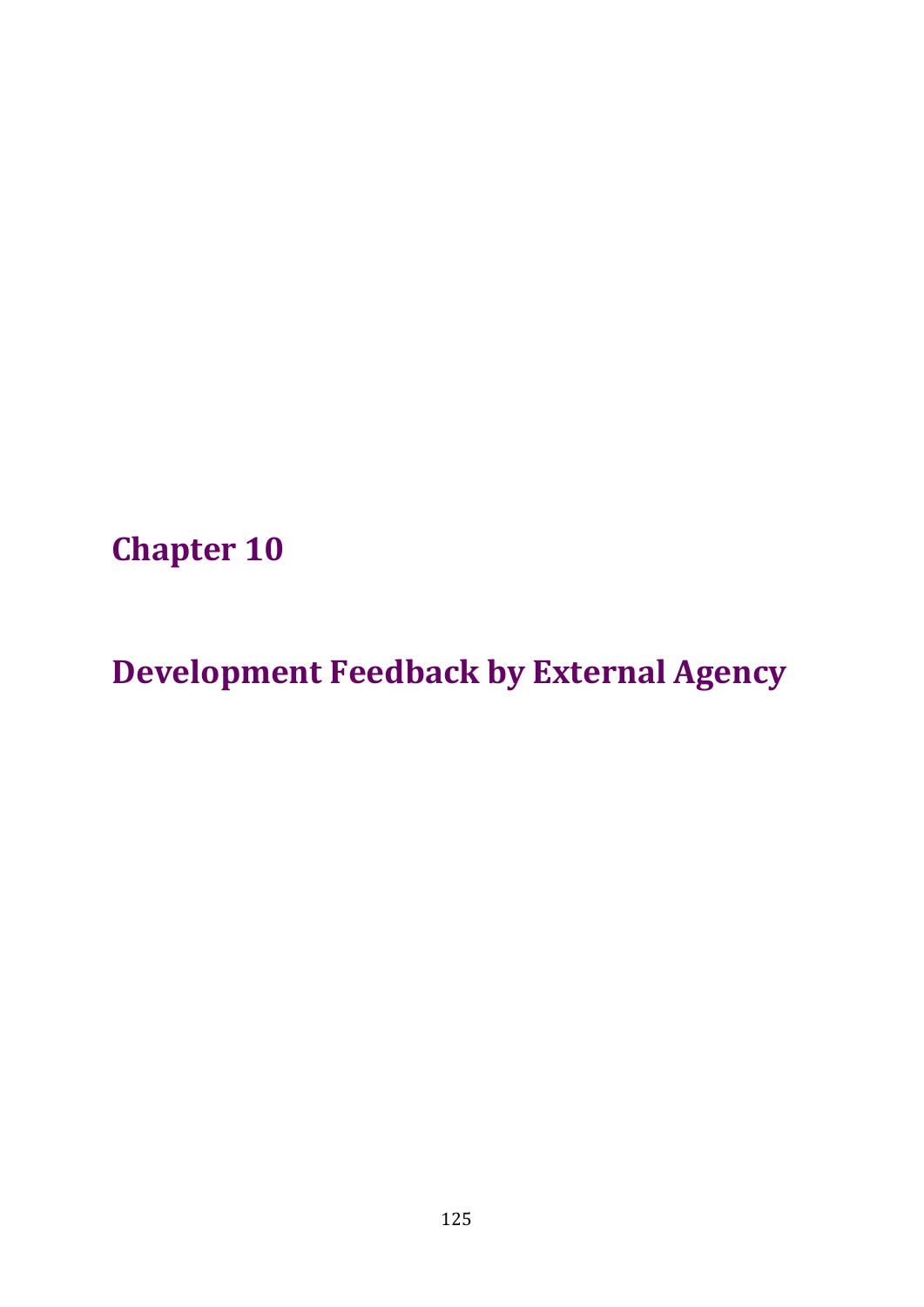### **10.1.** Quality Feedback by External Agency:

- As a new affiliation process is being put into place, it is important for any system to have credible feedback on working of the system through reputed external agency. This will help to understand the efficiency of the system and ensure that the process is evolving and able to make corrections for the shortcoming of the existing process.
- For developmental feedback of the entire process of affiliation of a school, an external agency may be selected for the purpose. The feedback would be for the entire process starting from initiation of action and communication with CBSE for affiliation, pre-registration, facilitation, if any. The external agency would also be expected to visit the schools and interact with Principals, Teachers, parents etc. and also with the members of the Inspection Committee who carried out the inspection and also give report on the inspection carried out.
- The external agency may also assess the performance and efficacy of the automated affiliation system so as to provide feedback on the shortcomings to further strengthen the process over a period of time.
- Criteria for selection of schools will be outlined. The schools may be selected on random basis for taking up the assessment by the external agency and this activity will be carried out throughout the entire year.
- An attempt should be made to also cover a percentage of schools for which applications for affiliation have been given 'Not Eligible for Grant' after inspection, and there should be coverage of schools of rural, urban areas and across the country as well.

**10.1.1.** Areas that may be Covered For Feedback by External Agency:

- a) Entire online process for affiliation of that school
- b) The entire process of inspection and the report thereof vis- a-vis the actual conditions.
- c) Interaction with different stakeholders, various SMCs, PTAs, Principals, Teachers, Inspection Committee Members to get their point of view.
- d) Working of the Review Committee for hearing
- e) Matters such as requirement of further changes in Affiliation Bye-Laws, I.T. System, selection of Inspection Committee Members and Communication monitoring feedback mechanism may also be commented upon.
- f) Working of the Facilitation Centre
- g) Provide feedback for constant strengthening affiliation process of CBSE for transparent, timely and accountable procedures.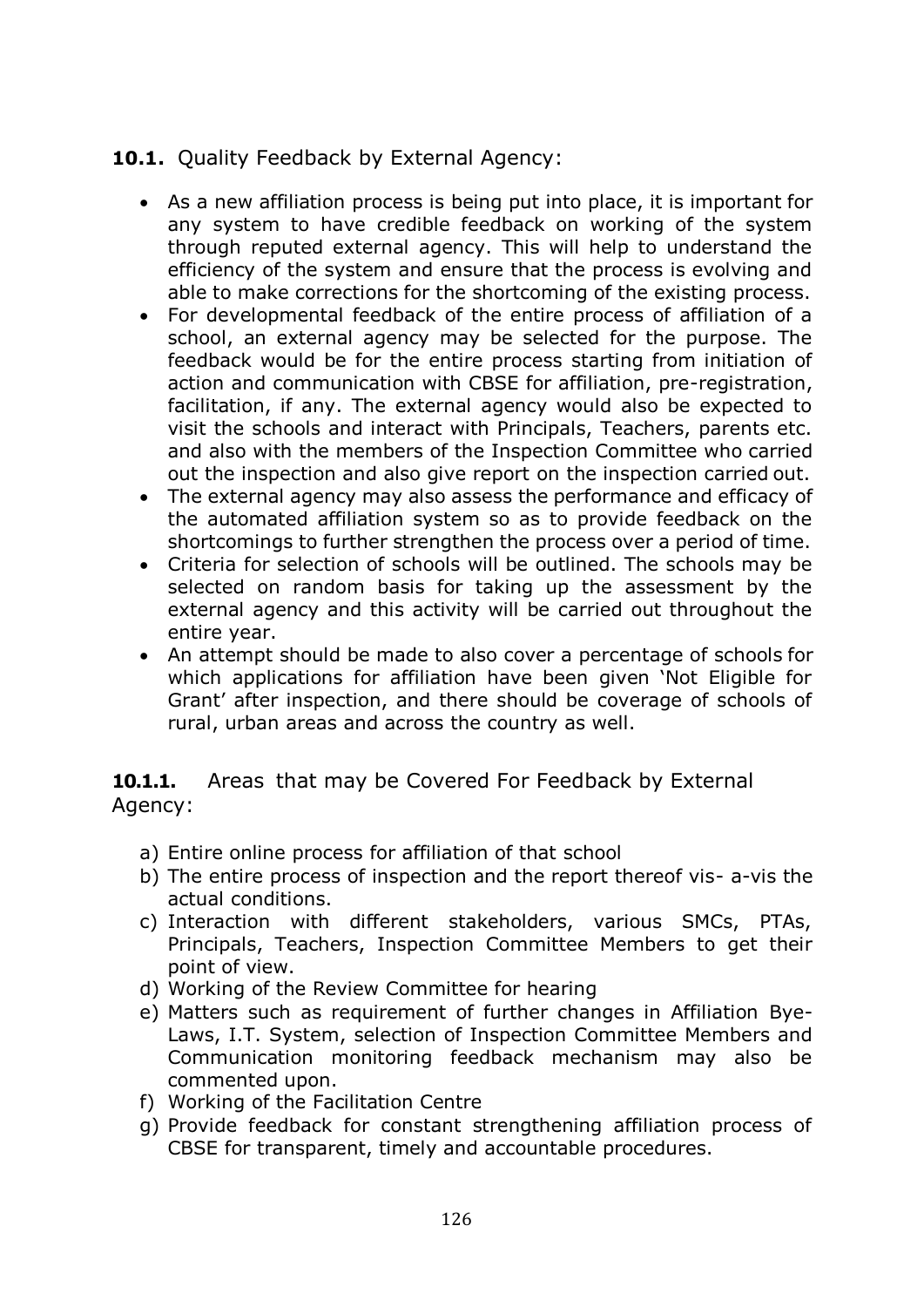### **10.2** Review Committee:

The Board shall constitute a Review Committee to enable the schools to appeal, in case of not eligible for grant of application for affiliation.

| 10.2.1<br>eligible for grant | Feedback<br>Representation<br>$\sqrt{2}$                                     | by                | School | against                 | <b>Not</b> |
|------------------------------|------------------------------------------------------------------------------|-------------------|--------|-------------------------|------------|
|                              | 1. Registration No.                                                          |                   |        |                         |            |
|                              | 2. Name of the School                                                        |                   |        |                         |            |
|                              | 3. E-mail ID of the school                                                   |                   |        |                         |            |
|                              | 4. Phone No. of the school<br>$\ddot{\cdot}$                                 |                   |        |                         |            |
|                              | 5. Name of the Principal                                                     |                   |        |                         |            |
|                              | 6. Phone No. of the Principal                                                |                   |        |                         |            |
|                              | 7. Were the grounds of Not eligible for grant<br>Communicated to the school? |                   |        | Yes<br>No               |            |
|                              | 8. Not eligible for grant letter received by the school on (Date):           |                   |        |                         |            |
|                              | 9. Feedback/Response submitted by the school on (Date):                      |                   |        |                         |            |
| 10.                          | What is your feedback on the grounds of Not eligible for grant:              |                   |        |                         |            |
| <b>SL</b>                    | Grounds of Not eligible for grant                                            | Yes/<br><b>No</b> | Upload | supportive<br>documents |            |
| I                            | <b>NOC</b>                                                                   |                   |        |                         |            |
| $\mathbf{I}$                 | Recognition                                                                  |                   |        |                         |            |
| III                          | Land certificate                                                             |                   |        |                         |            |
| IV                           | Society/Trust/Company Registration                                           |                   |        |                         |            |
| V                            | <b>Fire Safety</b>                                                           |                   |        |                         |            |
| VI                           | <b>Building Safety</b>                                                       |                   |        |                         |            |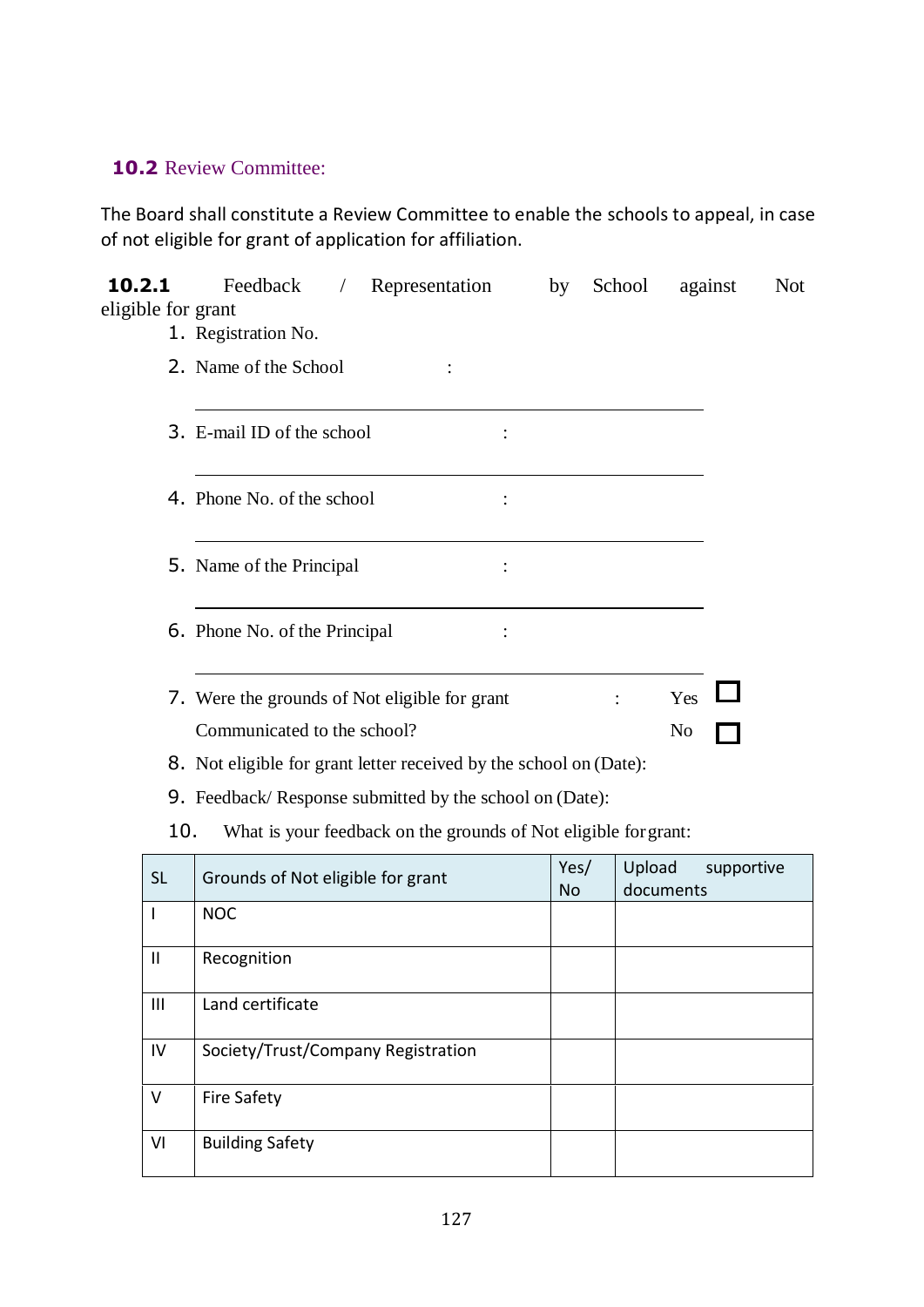| VII | Incomplete/Unsigned/Misleading        |  |
|-----|---------------------------------------|--|
|     | Self-Certification/ DEO Certificate   |  |
| VII | Any other reasons of Not eligible for |  |
|     | grant, specify details                |  |
|     | 1.                                    |  |
|     | 2.                                    |  |
|     | 3.                                    |  |
|     | 4.                                    |  |
|     |                                       |  |

#### **10.2.1. Hearing of cases for the Not Eligible for Grant :**

- 1. After the receipt of the report of the Inspection committee, the reasons leading to not eligible for grant will be communicated through an online mechanism.
- 2. Every institution, whose inspection is over, will have the right to appeal against the reasons within 15 days of communication of not eligible for grant.
- 3. The Institution shall be given an opportunity to present their case before the **Review Committee.**
- 4. The **Review Committee** will meet within the earliest possible time in consultation with the other member and the school.
- 5. Two representatives of the Applicant (Chairman/ Secretary of the Trust/ Society/ Company or Principal/ Director/ Trustee duly authorized by them) along with Self-attested Photo ID proof shall represent their case (after Not eligible for grant in the Scrutiny/Inspection) along with the compliance and supporting documents before the Review Committee. The meeting may be conducted in virtual mode or as decided by the Board.
- 6. The members of the Inspection committee shall also attend the meeting, if required.
- 7. Review Committee will look into the reasons leading to not eligible for grant and the contention of the Institution against the same and gives its recommendations online.
- 8. The recommendations of the Review Committee shall be placed before the Competent Authority for approval. The decision of the Competent Authority shall be final and the same shall be communicated to the school.
- 9. In case of any clarification needed by the Review Committee in the matter of land/legal point, the Review Committee may seek